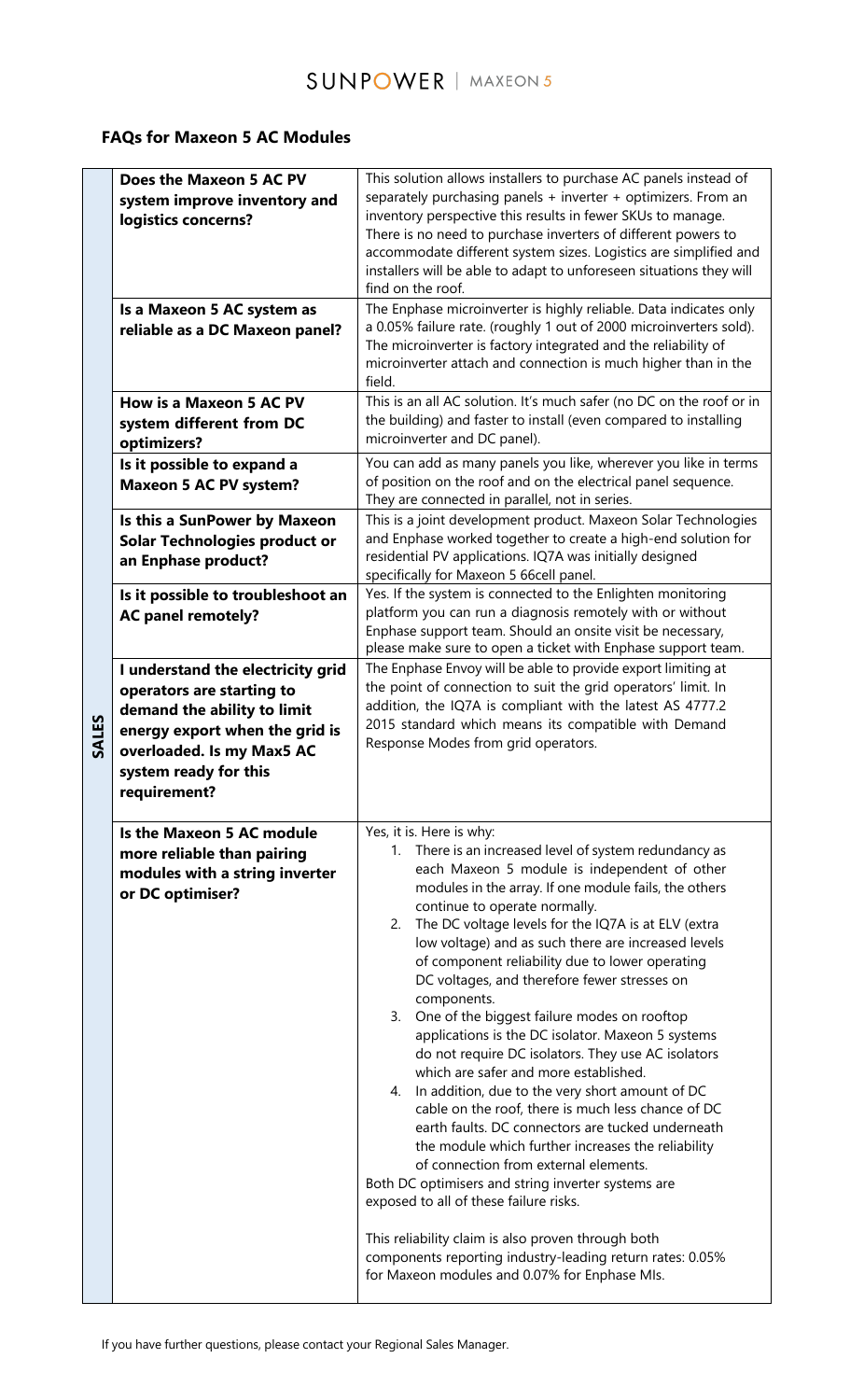## **SUNPOWER** | MAXEON 5

| WARRANTY | What's the warranty of a<br><b>Maxeon 5 AC PV module?</b><br>What is the warranty on the<br>microinverter?<br>I see the labour warranty for<br>the MI is for 10 years. What is<br>the cost to replace the<br>microinverter if it fails after<br>year 10? | There is a 25-year product warranty on the microinverter provide<br>by Enphase and a 25-year product, performance and service<br>warranty on the panel provided by Maxeon Solar Technologies.<br>The Envoy warranty is separate for five years.<br>In addition to the 25-year product, power and service warranty<br>on the Maxeon 5 solar module provided directly by Maxeon,<br>Enphase is providing a 25-year product warranty on the<br>microinverter. The service aspect to the microinverter warranty is<br>supported by a 10-year labour reimbursement.<br>The labour reimbursement is provided directly from Enphase and<br>details can be found at https://enphase.com/en-<br>au/support/labor-reimbursement-warranty-service<br>You will claim the Product warranty on the microinverter. Once<br>the claim is validated a replacement MI will be shipped to the<br>installer or homeowner location. The installer may need to<br>charge their homeowners for the replacement service. |
|----------|----------------------------------------------------------------------------------------------------------------------------------------------------------------------------------------------------------------------------------------------------------|--------------------------------------------------------------------------------------------------------------------------------------------------------------------------------------------------------------------------------------------------------------------------------------------------------------------------------------------------------------------------------------------------------------------------------------------------------------------------------------------------------------------------------------------------------------------------------------------------------------------------------------------------------------------------------------------------------------------------------------------------------------------------------------------------------------------------------------------------------------------------------------------------------------------------------------------------------------------------------------------------|
|          | If there is need for a<br>replacement, who will provide<br>the service?                                                                                                                                                                                  | Tier 1 support will be provided through the Enphase support<br>team. If the issue concern:<br>the microinverter: Enphase will support the case<br>according to its warranty<br>the DC panel: Maxeon Solar Technologies will support<br>the case according to its warranty.                                                                                                                                                                                                                                                                                                                                                                                                                                                                                                                                                                                                                                                                                                                       |
|          | Will there be a field<br>replacement, or we need to<br>replace the whole panel?                                                                                                                                                                          | You can replace the microinverter keeping the same PV panel if<br>there is no need to replace both. Microinverter can be easily<br>swapped with a new one on the roof.                                                                                                                                                                                                                                                                                                                                                                                                                                                                                                                                                                                                                                                                                                                                                                                                                           |

## **INSTALLATION & TECHNICAL**

| WARRANTY                            | I see the labour warranty for<br>the MI is for 10 years. What is<br>the cost to replace the<br>microinverter if it fails after<br>year 10? | Enphase is providing a 25-year product warranty on the<br>microinverter. The service aspect to the microinverter warranty is<br>supported by a 10-year labour reimbursement.<br>The labour reimbursement is provided directly from Enphase and<br>details can be found at https://enphase.com/en-<br>au/support/labor-reimbursement-warranty-service<br>You will claim the Product warranty on the microinverter. Once<br>the claim is validated a replacement MI will be shipped to the<br>installer or homeowner location. The installer may need to<br>charge their homeowners for the replacement service. |  |  |
|-------------------------------------|--------------------------------------------------------------------------------------------------------------------------------------------|----------------------------------------------------------------------------------------------------------------------------------------------------------------------------------------------------------------------------------------------------------------------------------------------------------------------------------------------------------------------------------------------------------------------------------------------------------------------------------------------------------------------------------------------------------------------------------------------------------------|--|--|
|                                     | If there is need for a<br>replacement, who will provide<br>the service?                                                                    | Tier 1 support will be provided through the Enphase support<br>team. If the issue concern:<br>the microinverter: Enphase will support the case<br>according to its warranty<br>the DC panel: Maxeon Solar Technologies will support<br>the case according to its warranty.                                                                                                                                                                                                                                                                                                                                     |  |  |
|                                     | Will there be a field<br>replacement, or we need to<br>replace the whole panel?                                                            | You can replace the microinverter keeping the same PV panel if<br>there is no need to replace both. Microinverter can be easily<br>swapped with a new one on the roof.                                                                                                                                                                                                                                                                                                                                                                                                                                         |  |  |
| <b>INSTALLATION &amp; TECHNICAL</b> |                                                                                                                                            |                                                                                                                                                                                                                                                                                                                                                                                                                                                                                                                                                                                                                |  |  |
|                                     | Can I use a Maxeon 5 AC to<br>expand a conventional string<br>inverter solution?                                                           | Yes, this is possible. You will need to install an additional AC line<br>and circuit breaker.                                                                                                                                                                                                                                                                                                                                                                                                                                                                                                                  |  |  |
| INSTALLATION                        | How are the microinverters<br>connected to the internet?                                                                                   | The microinverters communicates to the Enphase Gateway called<br>ENVOY via Power Line Communication (PLC) and the ENVOY is<br>connected to Internet in using Wi-Fi infrastructure per default.<br>You can connect a LAN cable (not provided) if you prefer. It is<br>also possible to pair the ENVOY gateway to a cellular connection<br>solution (not provided, yet available through Enphase<br>distribution channels).                                                                                                                                                                                      |  |  |
|                                     | Is an Envoy gateway always<br>needed?                                                                                                      | Yes, the ENVOY gateway is required for system commissioning<br>and to facilitate microinverter software upgrades. For this reason,<br>the ENVOY installation is required to support the microinverter<br>product warranty.                                                                                                                                                                                                                                                                                                                                                                                     |  |  |
|                                     | Is there a minimum number of<br><b>Maxeon 5 AC that I need to</b><br>install?                                                              | No. You can install 1 Maxeon 5 AC and it works.                                                                                                                                                                                                                                                                                                                                                                                                                                                                                                                                                                |  |  |
|                                     | What happens in three phase<br>systems?                                                                                                    | It is possible to install a three-phase system using additional<br>Enphase accessories.                                                                                                                                                                                                                                                                                                                                                                                                                                                                                                                        |  |  |
|                                     | How can I manage a shaded or<br>multiple azimuth roof with a<br><b>Maxeon 5 AC PV system?</b>                                              | You can put 1 single panel wherever you like. It will work<br>independently from the rest of the system.                                                                                                                                                                                                                                                                                                                                                                                                                                                                                                       |  |  |
|                                     | Is a Maxeon 5 AC PV system<br>safer than conventional DC?                                                                                  | There is no DC on the roof or the building when installing Max 5<br>AC. No arc fault risks. Much quicker to turn off even compared<br>to DC Optimizers solutions (it usually takes up to 180 seconds to<br>reach "safe DC").                                                                                                                                                                                                                                                                                                                                                                                   |  |  |
|                                     | Is it possible to expand a<br><b>Maxeon 5 AC PV system?</b>                                                                                | You can add as many panels you like wherever you like in terms<br>of position on the roof and on the electrical panel sequence<br>(they are connected in parallel, not in series).                                                                                                                                                                                                                                                                                                                                                                                                                             |  |  |
|                                     | If you have further questions, please contact your Regional Sales Manager.                                                                 |                                                                                                                                                                                                                                                                                                                                                                                                                                                                                                                                                                                                                |  |  |